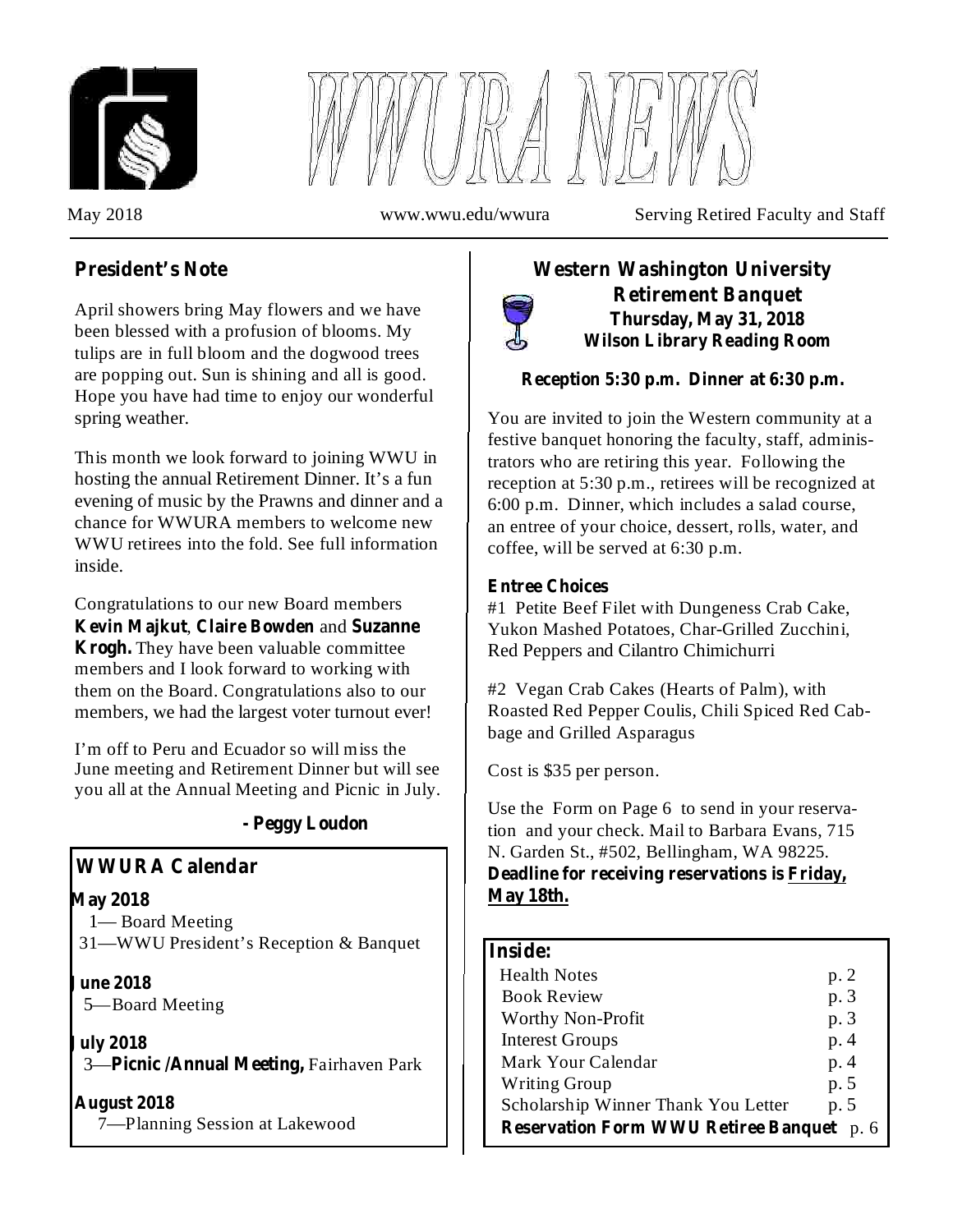# **2018 May Health Notes by Evelyn Ames** *CDC and FDA Advice to Consumers about Romaine Lettuce*

**Information collected to date indicates that romaine lettuce from the Yuma, Arizona** tion (E-coli). **growing region could be contaminated with E. coli O157:H7. This particular strain can produce a Shiga** The Food and Drug Administration and Centers for Disease Prevention and Control are required by law to issue warnings about food safety. The latest media blitz is about romaine lettuce and bacterial contaminatoxin and severely damage the kidneys. Several cases of illness have been reported. In an update last week, the CDC said that 53 people have been affected by the E. coli outbreak across 16 different states (Washington, Idaho, Missouri, Illinois, Ohio, Pennsylvania, Virginia, New York, New Jersey, Connecticut, Michigan, Arizona, Alaska, California, Louisiana and Montana). "Most people reported eating a salad at a restaurant, and romaine lettuce was the only common ingredient identified among the salads eaten," the FDA reports. The restaurants reported using bagged, chopped romaine lettuce to make salads. "The most recent information collected by FDA, in conjunction with federal, state, and local partners, indicates that the romaine lettuce that ill people ate was likely grown or originated from the winter growing areas in Yuma, Arizona. No specific grower, supplier, distributor, or brand has been identified at this time."

CDC advises restaurants and retailers not to serve or sell any romaine lettuce. This includes whole heads and hearts of romaine, chopped romaine, and salads and salad mixes containing romaine lettuce.

CDC's advice to consumers:

• Do not buy or eat romaine lettuce at a store or restaurant unless you can confirm it is not romaine lettuce from the Yuma, Arizona, growing region. Product labels often do not identify growing regions; so, throw out any romaine lettuce if you're uncertain about where it was grown.

**This includes whole heads and hearts of romaine, chopped ro-**eaten and no one has gotten sick. **maine, and salads and salad mixes containing romaine lettuce.** If you do not know if the lettuce is Unless the source of the product is known, consumers anywhere in the United States who have any store-bought romaine lettuce at home should not eat it and should throw it away, even if some of it was romaine, do not eat it and throw it away. •

• Wash and sanitize drawers or shelves in refrigerators where romaine lettuce was stored. Follow these steps to clean refrigerator: items needed (sealed bags, warm, soapy water, clean towels, and optional water + bleach). Step 1- throw out recalled food and any food it touched. Step 2- empty refrigerator. Step 3 - wash removable parts. Step 4 – clean and sanitize inside refrigerator. Full explanation is found at https://www.cdc.gov/foodsafety/communication/clean-refrigerator-steps.html

• Take action if you have symptoms of an *E. coli* infection: Talk to your healthcare provider. Write down what you ate in the week before you started to get sick. Report your illness to the health department. Assist public health investigators by answering questions about your illness.



https://www.cdc.gov/foodsafety/index.html

Web page that provides links to recently posted food recalls. (https://www.fda.gov/food/ recallsoutbreaksemergencies/recalls/default.htm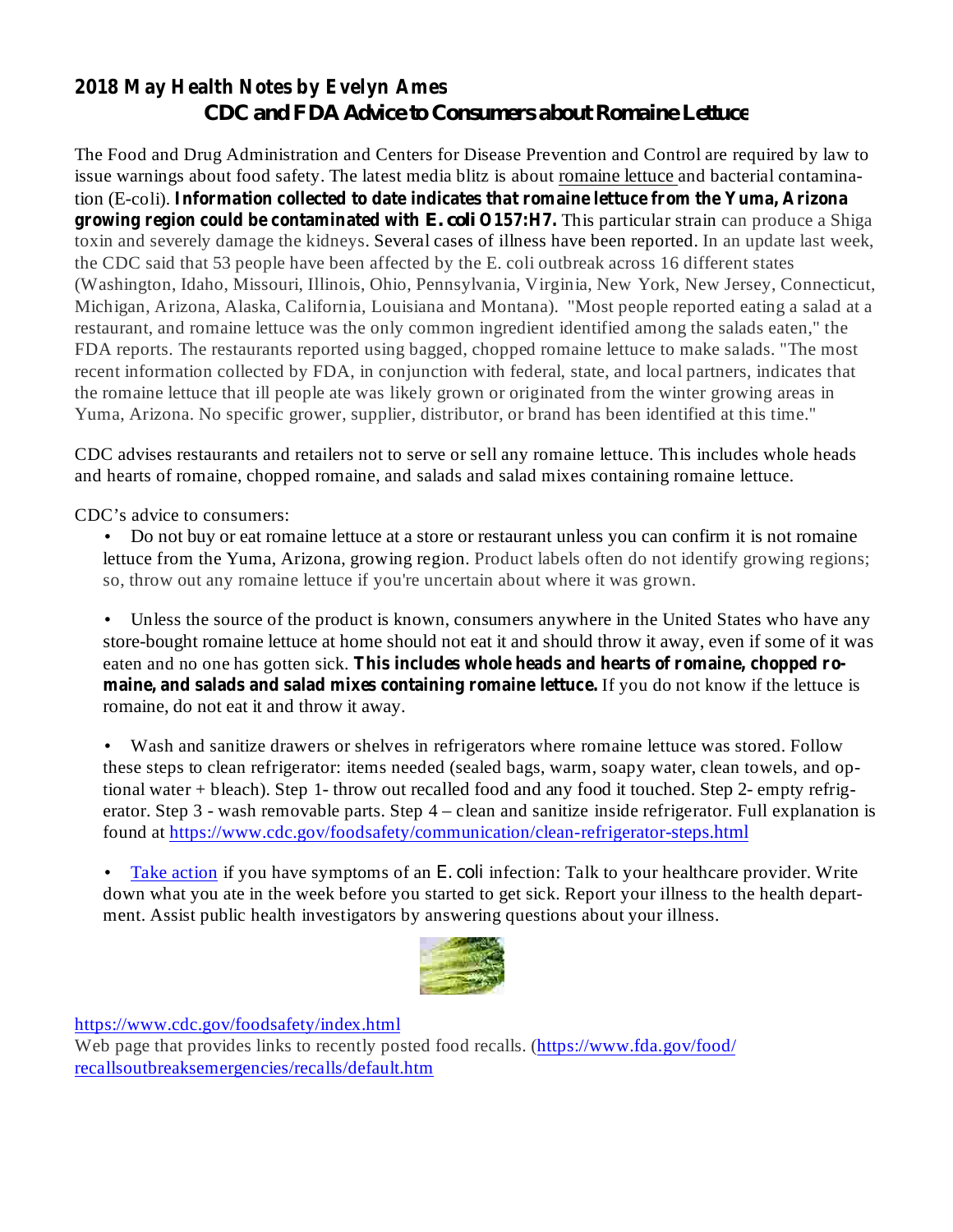### **Book Review**

#### **by Tara Westover: A Review** *Educated: A Memoir*

This inspiring,, beautifully written memoir of a young woman just took my breath away. In a brief look into a part of American life that few of us has experienced, Tara Westover astonishes the reader with the fierceness of her struggle to find her own way in the world and the sensitivity with which she renders it. She is the youngest of seven children of a fundamentalist Mormon couple, survivalist also, for whom the local Mormon church is a little suspect, the government is anathema, the public school system is an evil indoctrination establishment, and modern medicine is a tool of Satan. None, none of the seven go to public school. Their home schooling is nominal at best.

Tara's father, brilliant and uneducated, keeps aloof from "The System" by running a junk yard on a cash basis and building barns and sheds locally, also on a cash basis. His beautiful, smart, subservient wife is a midwife with no formal training and a highly successful herbalist. As a helper in her father's work, Tara becomes adept at operating such medium heavy equipment as a forklift, a loader, a pea picker. Her maternal grandmother saves the day by advocating for college.

When Tara starts down the road toward college, she home studies herself for the ACT, passing with results that qualify her to enter Brigham Young University. She is almost totally un-socialized for BYU, indeed for any college. Examples: she doesn't know about the Holocaust, has never heard of Napoleon, needs to be told to wash her hands on leaving the bathroom, to read her textbooks. Her raw intelligence and fierce effort propel her to success so great that after graduating from BYU, Cambridge University offers an all-expense scholarship through graduate school, where she also triumphs, getting a PhD in history.

At a cost. She misses the Indian Princess, the mountain in Idaho on whose side her family lives. Her attachment to its power and beauty is very nearly religious, whose qualities she sings in luminous prose. She struggles to reconcile the realities of her family (an older brother is alternately caring and physically abusive; her father refuses to recognize the abuse or to protect her from it)) and her attachment to the outside world she has come to know and value. In this effort, her success is partial. In her family of seven siblings, three of them have PhD's.

**Bob McDonnell** - This an extraordinary book, extraordinarily well written, that takes us through a part of our culture that is opaque to most of us. I couldn't put it down. Also, for me, it has been a sadly needed education. But perhaps I can now say, as Tara Westover does of herself in her last sentence, that I am now educated.

### **Worthy Non-Profit—Lighthouse Mission**

The Lighthouse Mission is a Christian non-profit that does a lot of the heavy lifting serving the homeless people in our midst. According to its website, It serves 300 meals a day to people who otherwise would go hungry. It has 40 beds for homeless men, 6 beds for people who are committed in an advanced way to remedying their homelessness, 9 beds for special needs people, 1 small apartment for a single parent, and 2 beds for people referred by St. Joseph's Hospital. The Mission also provides case management, mental health counseling, clothing distribution, laundry facilities, WTA passes, pastoral counseling. It maintains a Drop In Center that is always open. It is a vital resource providing vital assistance to the truly needy. Its website provides details and an opportunity to contribute. Google provides a pathway.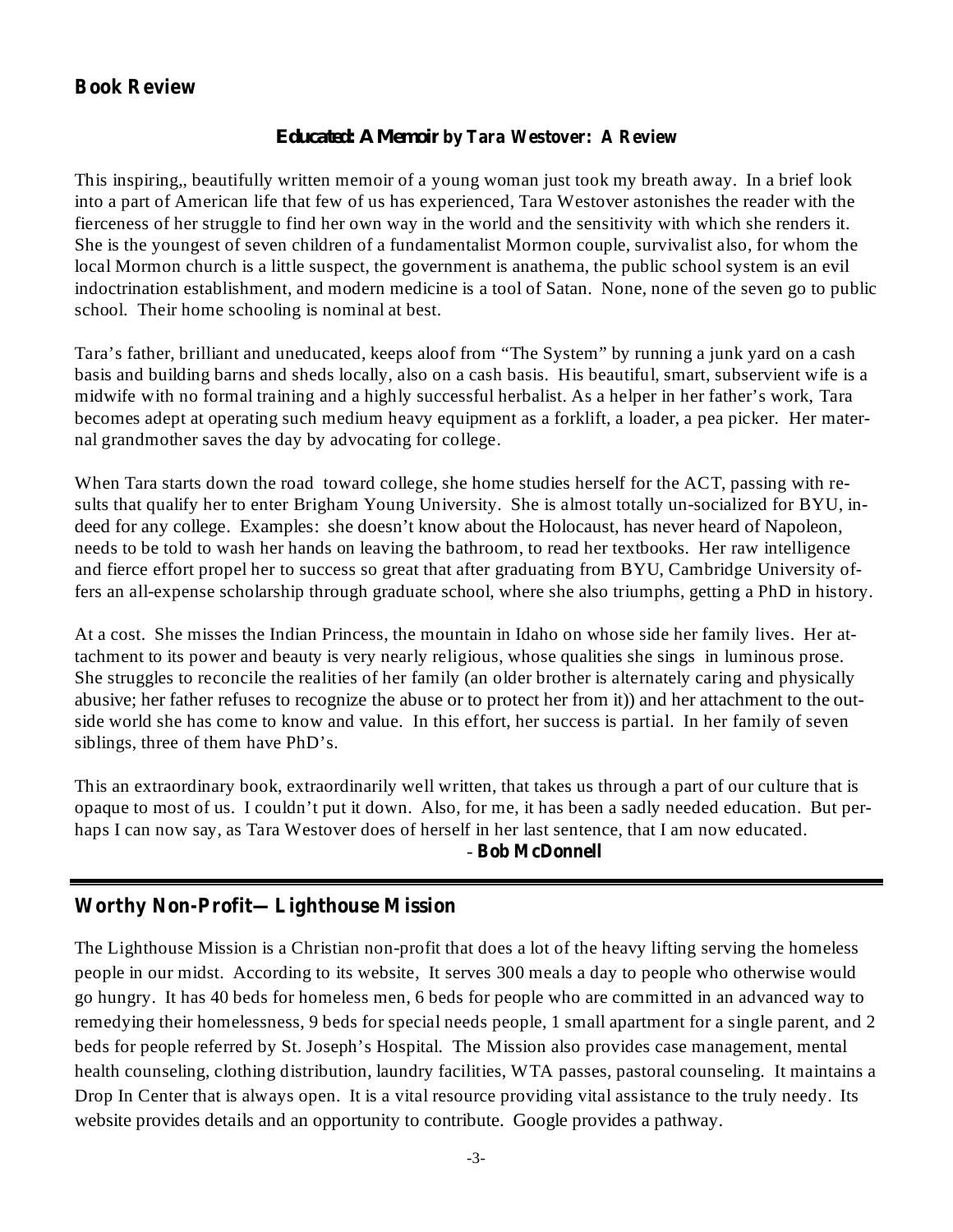#### **MAY 2018 INTEREST GROUPS**

If you are interested in one of the groups please call or email the contact person.

**BOOK GROUP**--Donna Moore, 360-733-5769 dfmoore12@gmail.com

We will meet on Tuesday at 2:30 pm May 15, at the home of Suzanne Krogh, 402 Boulevard, #103, 360- 647-2028.

May's book is *You Don't Have to Say You Love Me* by Sherman Alexi; discussion leader-Barb E, snacks Suzanne.

June's book is *Hillbilly Elegy* by J. Jance; discussion leader-Inge Paulus, snacks-Inge.

—Caryl Hinckley, 360-739-1036, carylchinckley@hotmail.com **BRIDGE GROUP**

The bridge group will not meet over the summer months. We are looking for a few more bridge players. If you would like to join our friendly, fun bridge group, please call Caryl and let her know.

**INFORMAL DINING --** Janet Berg, 360-733-4654, janetlila@hotmail.com Informal dining will start meeting again in October. Let Jan Berg know if you are interested in joining.

**OPERA GROUP**--Evelyn Ames, 360-734-3184, evelyn.ames@wwu.edu Contact Evelyn if you want information about scheduled dates and locations for the Metropolitan Opera and Skagit Opera. Web site for The MET HD: https://www.metopera.org/Season/In-Cinemas/. Skagit Opera: http://skagitopera.org/performances/ (now Pacific Northwest Opera) Web site for Vancouver Opera: https://www.vancouveropera.ca/ Seattle Opera: https://www.seattleopera.org/ by Verdi, May 6-19. *Aida*Pacific Opera Victoria: http://www.pov.bc.ca/

—Margaret Woll, 360-734-8427, mhildeb408@aol.com **PLAY READING** Play Reading will not meet over the summer months.

WRITER'S GROUP - Troy Faith Ward, 425-299-8710, troyfaithward@gmail.com. Meets twice a month. The groups are kept small so there is time for reading and critiquing each other's work.

**HAPPY HOUR—Claire Bowden, 206-419-6628 clairebowden14@gmail.com** This is a new group and will meet on Wednesday, May 23rd, time to be announced. If you are interested, please call or email Claire.

### **Mark Your Calendar**

Our Summer Picnic/Annual Meeting will be held Tuesday, July 3rd, 2018 at Fairhaven Park. Note the change of venue from previous locations. We have reserved the upper pavilion for this event which will provide easier access to restrooms and a warmer environment. Details will be published in the June Newsletter.

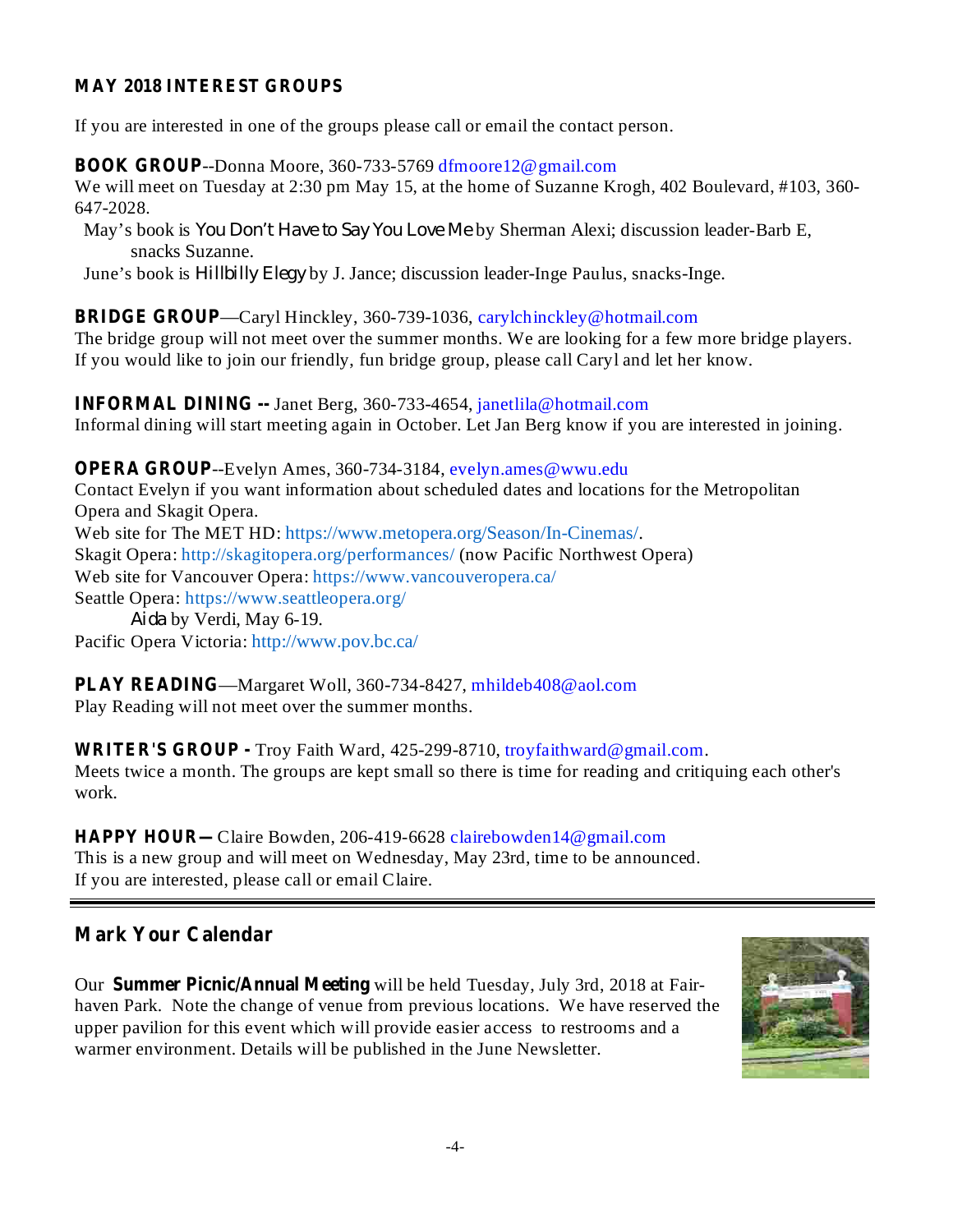# **Writing Group**

#### **A WWURA ANNUAL HARVEST SONG, 2017-2018**

**Troy Faith Ward April 2018** The WWURA season is winding down Harvest is at hand. Bring fruits to the weighing station New and renewed acquaintances—widening our perspective Deepened friendships—ripening our souls Departing spirits honored—released to memory's treasure house Comfort offered—easing grief Belly laughs launched abroad—lightening the atmosphere Gathered knowledge --Curiosity sated, curiosity piqued Rendered service—blessing our souls Armchair odysseys—Refreshing our sense of wonder Broken bread, lifted glasses—seeing our True Selves better, mirrored in each other's eyes. Now, breathing just breathing—Entrusting seeds of hope to the fallow field of summer.

#### 

#### **Thank You Letter from our Scholarship Winner Emily Diel**

"I am writing to sincerely thank you for supporting my education with the WWU Retirement Association funds. It is an incredible privilege to receive a scholarship to pursue my teaching career.

Compassionate community members like you make me feel like I am at home. I recently moved to Bellingham to complete my education. Previously, I lived at a residential summer camp on Vashon Island, helping teach year-round curriculum. Now, I passionately practice my teaching skills at the summer enrichment camp that I direct. I hope to be a certified teacher by the time my husband and I need to transfer out of Bellingham with his Coast Guard career.

By the spring of 2018, I plan to be a K-8 teacher with a degree in "language, literacy, and culture" after spending a year student-teaching at Roosevelt Elementary in third grade. However, I have a tough year of teaching and learning ahead of me. As a first-generation college stude3nt, I've struggled to navigate the complexities of higher education while still making ends meet. This incredible scholarship lifts a huge weight off my shoulders. With this scholarship, I can spend less time at work and more time focusing on my internship; thank you.

Thank you for supporting my education, but actually, thank you for giving me the privilege of focusing on more important things than financing my education. I sincerely hope I have the opportunity to thank you in person in the near future. You've made a major impact on my life."

President Peggy Loudon with



**Repared Emily Diel**